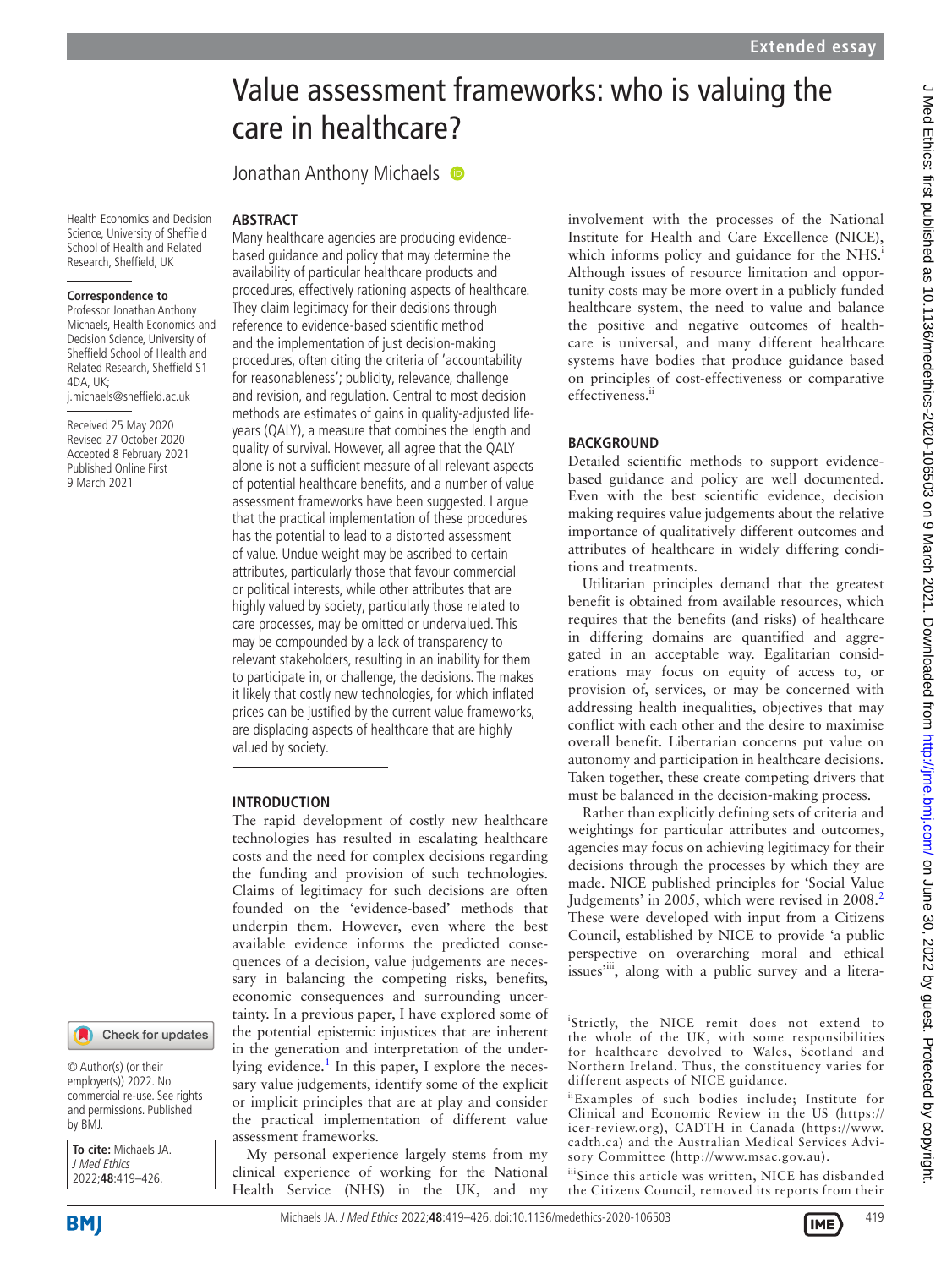ture review, with further consultation, surveys and workshops to inform the revised version.

NICE states that it fulfils its obligation to distributive justice through a set of procedural features and refers to the principles of 'accountability for reasonableness' (A4R) that require publicity, relevance, challenge and revision, and regulation.<sup>[3](#page-6-2)</sup> The implementation of these principles by NICE, and many other bodies, is through deliberative processes in which advisory committees consider all the scientific evidence and publish reasoned decisions that are open to processes of consultation, challenge and revision. This avoids the need for rigid predetermination of the values ascribed to specific attributes and features of the technologies under consideration. However, the devil is in the detail of implementation, particularly in relation to determining which criteria the committee consider 'relevant', the relative weights assigned to these, and how transparency and challenge are achieved in relation to all possible stakeholders.

## **RELEVANCE**

Daniels and Sabin's description of the relevance condition states:

Specifically, a rationale will be reasonable if it appeals to evidence, reasons, and principles that are accepted as relevant by fair-minded people who are disposed to finding mutually justifiable terms of cooperation.<sup>[3](#page-6-2)</sup>

The usual model of decision making gives the advisory committee the responsibility for assigning values and weights to the various attributes of specific interventions. One notable exception is the use of the quality-adjusted life-year (QALY) as the preferred metric for the quantification of healthcare benefit. This combines the quality and the length of survival, using estimates of the 'utility' for particular health states that are based on societal valuation of generic health-related quality of life (HRQoL) instruments, such as the EuroQol 5-Dimension  $(EO-5D).<sup>4</sup>$ 

Many agencies take a primarily utilitarian approach, calculating the incremental benefit of healthcare options in terms of QALYs and calculating an incremental cost-effectiveness ratio (ICER), which may be compared with an acceptable threshold for 'willingness to pay' (WTP). In practice, other factors frequently play into the decision through adjustment of the acceptable WTP threshold.

All agencies accept that the QALY alone is insufficient to capture everything that is important in healthcare. In recent years, a number of value assessment frameworks have proposed additional elements to be included in such evaluations. $5-9$  Some agencies have explicitly considered additional value elements such as innovation, rarity, burden of disease and end-of-life treatments, assigning additional value to some through varying the acceptable WTP threshold,  $9-13$  while rejecting others.<sup>714</sup>

The identification of additional value elements raises several questions;

- 1. Which are relevant, and which should be excluded from consideration?
- 2. Whose values and preferences should be applied in considering the relevant attributes?
- 3. How should they be incorporated into decision-making processes?

4. How might they be considered in relation to opportunity costs and potentially displaced aspects of healthcare.

### **POTENTIAL VALUE ELEMENTS**

I suggest that the potential value elements fall into three main groups. The first relate to the way that individual health outcomes are measured [\(table](#page-2-0) 1). These include the choice of dimensions that go into HRQoL measures and their relative weights. There is evidence that the current generic HRQoL measures, used to generate QALYs, $^{15}$  $^{15}$  $^{15}$  may undervalue particular conditions, such as sensory impairment and mental health.<sup>16 17</sup> Other value elements that fall into this category reflect the way in which benefits are distributed between individuals or over time, patterns of risk and the redistribution of value based on the severity or the nature of the condition or its treatment.

Some of these additional elements may risk double counting of benefits or may be in direct conflict with other elements. For example, 'cure' by its nature creates greater benefit than palliation and is likely to be closely related to 'hope', while 'real-option value', the opportunity to benefit from future developments, adds value to non-curative treatment (see [table](#page-2-0) 1). Additional value may be claimed for conditions with a high burden of disease and end-of-life treatments, on the basis that the public consider that greater weight should be assigned to similar benefits in those with greater burden of disease or near the end of their life.<sup>[18](#page-6-9)</sup> However, since the methods used to derive the utility weights that are used to calculate QALYs rely on societal tradeoffs between the chance or duration of survival and different health scenarios, these preferences may already be captured in the calculated QALY benefit.

There is also an issue of perspective. For example, both 'hope' and 'insurance value' relate, at least in part, to attitudes to risk.[7](#page-6-6) An individual may pay more than the average prize money for a lottery ticket in the hope of winning (risk seeking) or may pay more than the average claim pay-out expected from an insurance policy that covers a high impact event (risk averse). Although similar considerations may apply to risk-seeking or risk-averse attitudes to healthcare, it is not clear that these are relevant to insurance based or publicly funded healthcare systems that spread the risk across a large portfolio of conditions and treatments.

A second set of potential value elements relates to the wider implications of healthcare, rather than the risks and benefits for individual patients. These include equity considerations, wider societal impacts and additional value that might be attributed to treatments for rare conditions or innovative technologies ([table](#page-3-0) 2).

NICE considered wider societal impact as part of a consultation on value-based pricing.<sup>18</sup> They highlighted some potential discriminatory problems that it raises and suggested a 'wider societal shortfall' approach using average values to overcome this, but subsequently dropped the proposal following consultation.<sup>14</sup> Equity considerations highlight the tension between providing equal and fair access to healthcare and targeted measures that aim to reduce health inequalities.<sup>19</sup> Innovation and scientific spillover have been suggested, but it is not clear that a scientifically innovative product should be assigned value over that which is captured in health benefits. Although healthcare developments are often incremental there are difficulties in evaluating the potential future value of, as yet unknown, future developments. Furthermore, the implication of assigning value to a development that might underpin future products is that value should also be reduced to account for prior stages in development. For example, should all gene therapies be discounted to

website and developed a new policy for public engagement (see: [https://www.nice.org.uk/Media/Default/Get-involved/Meetings-](https://www.nice.org.uk/Media/Default/Get-involved/Meetings-In-Public/Public-board-meetings/nov20-pbm-agenda-papers-nice-listens-proposals.docx)[In-Public/Public-board-meetings/nov20-pbm-agenda-papers](https://www.nice.org.uk/Media/Default/Get-involved/Meetings-In-Public/Public-board-meetings/nov20-pbm-agenda-papers-nice-listens-proposals.docx)[nice-listens-proposals.docx](https://www.nice.org.uk/Media/Default/Get-involved/Meetings-In-Public/Public-board-meetings/nov20-pbm-agenda-papers-nice-listens-proposals.docx))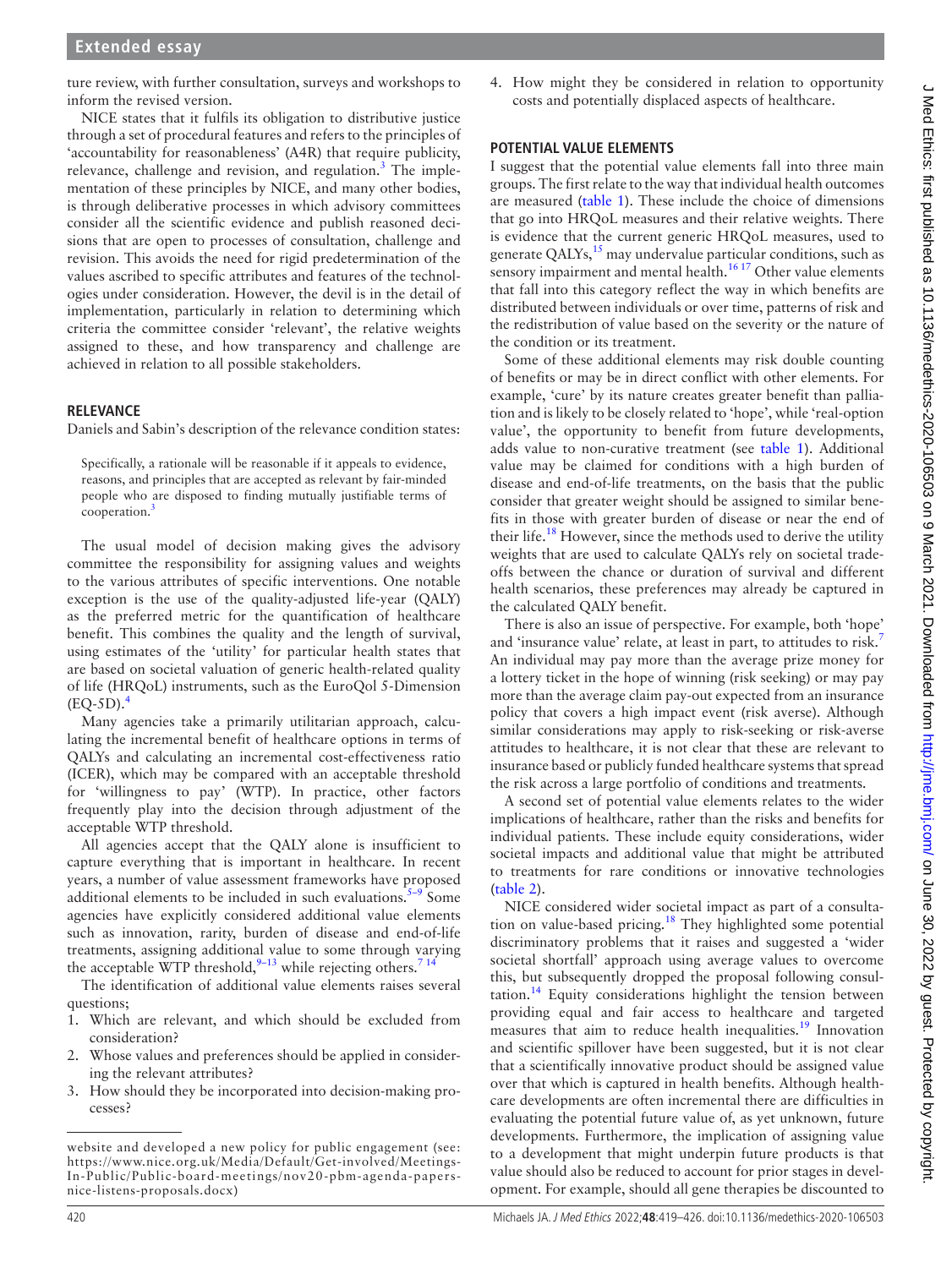<span id="page-2-0"></span>

| Value elements that relate to the evaluation of health outcomes<br>Table 1 |                                                                                                                                                                                            |                                                                                                                                                                                                                                                                   |                                                                                                                                                                                                                          |  |  |  |
|----------------------------------------------------------------------------|--------------------------------------------------------------------------------------------------------------------------------------------------------------------------------------------|-------------------------------------------------------------------------------------------------------------------------------------------------------------------------------------------------------------------------------------------------------------------|--------------------------------------------------------------------------------------------------------------------------------------------------------------------------------------------------------------------------|--|--|--|
| Value element                                                              | <b>Rationale</b>                                                                                                                                                                           | <b>Implications</b>                                                                                                                                                                                                                                               | <b>Issues</b>                                                                                                                                                                                                            |  |  |  |
| Alternatives or variation to<br>existing HRQoL dimensions<br>and measures  | and mental health may not be adequately<br>captured by generic measures, such as the<br>EQ-5D. <sup>1617</sup>                                                                             | Some outcomes, such as sensory impairment Requires modification of the metric used to generate No such validated metric is currently available.<br>utilities in QALY calculations.                                                                                |                                                                                                                                                                                                                          |  |  |  |
| Value of hope                                                              | Provision of hope for previously untreatable<br>condition has added value. <sup>6</sup> Relates to the<br>potential risk-seeking preferences of those<br>with severe disease. <sup>7</sup> | Benefits for previously untreatable conditions are<br>preferred to greater total benefits from treating<br>other conditions.                                                                                                                                      | Risks double counting.<br>Difficult to quantify.<br>May not be appropriate from a societal<br>perspective.                                                                                                               |  |  |  |
| Insurance value                                                            | Added value assigned to new options that<br>'insure' against ill health. <sup>6</sup> Relates to risk-<br>avoidance regarding rare but high impact<br>health events.                       | Additional value assigned to high impact treatments<br>compared with multiple smaller incremental benefits. Difficult to quantify.                                                                                                                                | Risks double counting.<br>May not be appropriate from a societal<br>perspective.                                                                                                                                         |  |  |  |
| Value of cure                                                              | as having added value. <sup>6</sup>                                                                                                                                                        | Return to full health (cure) may be perceived Smaller chance of (or fewer people) achieving<br>large gains in length/quality of life preferred to<br>larger chance (or greater numbers) gaining smaller<br>benefits.                                              | Risks double counting.<br>May conflict with 'burden-of-disease' and 'real<br>option value'.<br>May not be appropriate from a societal<br>perspective.                                                                    |  |  |  |
| <b>End-of-life treatments</b>                                              | Additional weight may be given to benefits<br>of life-extending treatments given to people<br>with short life expectancy. <sup>11</sup>                                                    | Similar to burden of disease (see below) but has<br>been more narrowly applied in relation to life<br>expectancy rather than HRQoL.                                                                                                                               | Incorporated into NICE methodology, although<br>there is little evidence to suggest that it reflects<br>societal preferences.                                                                                            |  |  |  |
| <b>Burden of disease</b>                                                   | Some evidence for higher value placed on<br>gains in health for those with the greatest<br>burden of disease. <sup>18</sup>                                                                | Equivalent gains in health are considered more<br>valuable for those with poorer initial health. That<br>is, utility change from 0.1 to 0.2 given more weight<br>than 0.8-0.9                                                                                     | Was considered in NICE consultation on<br>value-based assessment to replace end-of-life<br>guidance, using a 'proportional shortfall' model<br>and rejected. <sup>14</sup>                                               |  |  |  |
| Cancer label                                                               | Conditions and treatments related to a<br>cancer diagnosis may be given special<br>status. $34$                                                                                            | Equivalent benefit for people with cancer diagnosis<br>is given preference over similar benefit in other<br>conditions.                                                                                                                                           | The Cancer Drugs Fund in the UK was founded<br>on the assumption that cancer should be given<br>special treatment This does not appear to have<br>rational basis or align with public preferences. <sup>60</sup>         |  |  |  |
| Real option value                                                          | Life extending treatments provide the<br>potential to benefit from future medical<br>developments. <sup>6</sup>                                                                            | Gains that come from increased survival from a<br>non-curative treatment for a chronic condition are<br>preferred to similar benefits from cure or improved<br>HRQoL.                                                                                             | Difficulty in defining the conditions and<br>treatments to which this is relevant and<br>conflicts with valuing cure.                                                                                                    |  |  |  |
| Discount rate                                                              | Lower discount rates have been suggested<br>for treatments with extended benefits. <sup>61</sup>                                                                                           | There is considerable debate about appropriate<br>discount rates. <sup>62 63</sup> Lower rates for extended benefits<br>advantages technologies with high early costs offset<br>by late benefits and would also advantage screening<br>and preventative measures. | Discount rates may be considered to be a<br>technical economic issue or relate to societal<br>time preferences. Either way there seems little<br>rationale for varying the discount rates for<br>different technologies. |  |  |  |

HRQoL, health-related quality of life; NICE, National Institute for Health and Care Excellence; QALY, quality-adjusted life-years.

allow for the publicly funded human genome project on which they are founded? $20$  The current COVID-19 pandemic demonstrates the huge potential health and economic implications of contagious diseases, but in the absence of a specific epidemic, it is difficult to obtain credible estimates of the risks, costs and other implications of an, as yet unknown, contagious condition.

A final group of potential attributes that may warrant value are healthcare processes, as distinct from outcomes [\(table](#page-3-1) 3).

Health technology assessment nominally includes all healthcare activities and care processes but, in practice, tends to focus on drugs, devices and diagnostic or therapeutic procedures, particularly new developments with significant cost implications. Considerable healthcare resources are devoted to service provision for chronic care and people with self-limiting condi-tions, which are less likely to be subject to such assessments.<sup>[21 22](#page-6-13)</sup> Expenditure is rarely ring-fenced, so value that is attributed to care processes must compete directly with the resources assigned to achieving health outcomes. Furthermore, the increasing elderly and frail population with complex health needs is blurring the boundary between social care and healthcare.<sup>23 24</sup> In the UK, NICE has taken on responsibility for social care guidance and the close relationship and interdependencies between social care and healthcare raises questions about the need for a common basis for evaluation. $^{25}$ 

Values attributable to aspects of care processes have received far less attention in the literature than health outcomes, but it is clear that there are many features of the process of care that are valued by society. $26-28$  These include more abstract concepts such as dignity, respect, compassion and autonomy, and more concrete issues such as choice over the location and timing of services, continuity of care, participation in decisions and the invasiveness of treatments.

NICE's Citizens Council concluded that '…there are elements of care that provide huge benefit but cost nothing to provide, compassion for example, but that can get forgotten in the continuous discussion about resources and cost of care*.'*[29](#page-6-17) They identified other process attributes of importance including dignity, respect and individual choice that should be taken into account in considering equity and efficiency.[30](#page-6-18) Far from 'costing nothing', I suggest that compassionate care requires staffing levels that are adequate and consistent, staff with the appropriate levels of experience, training, appropriate provision for clinical super-vision and oversight, and professional accountability.<sup>[31](#page-6-19)</sup> Dignity requires sufficient facilities to provide privacy for patients receiving end-of-life care and to avoid patients being treated on trolleys in corridors, while awaiting an available bed. Patient choice requires time for professionals to adequately present the pros and cons of all treatment options and enough spare capacity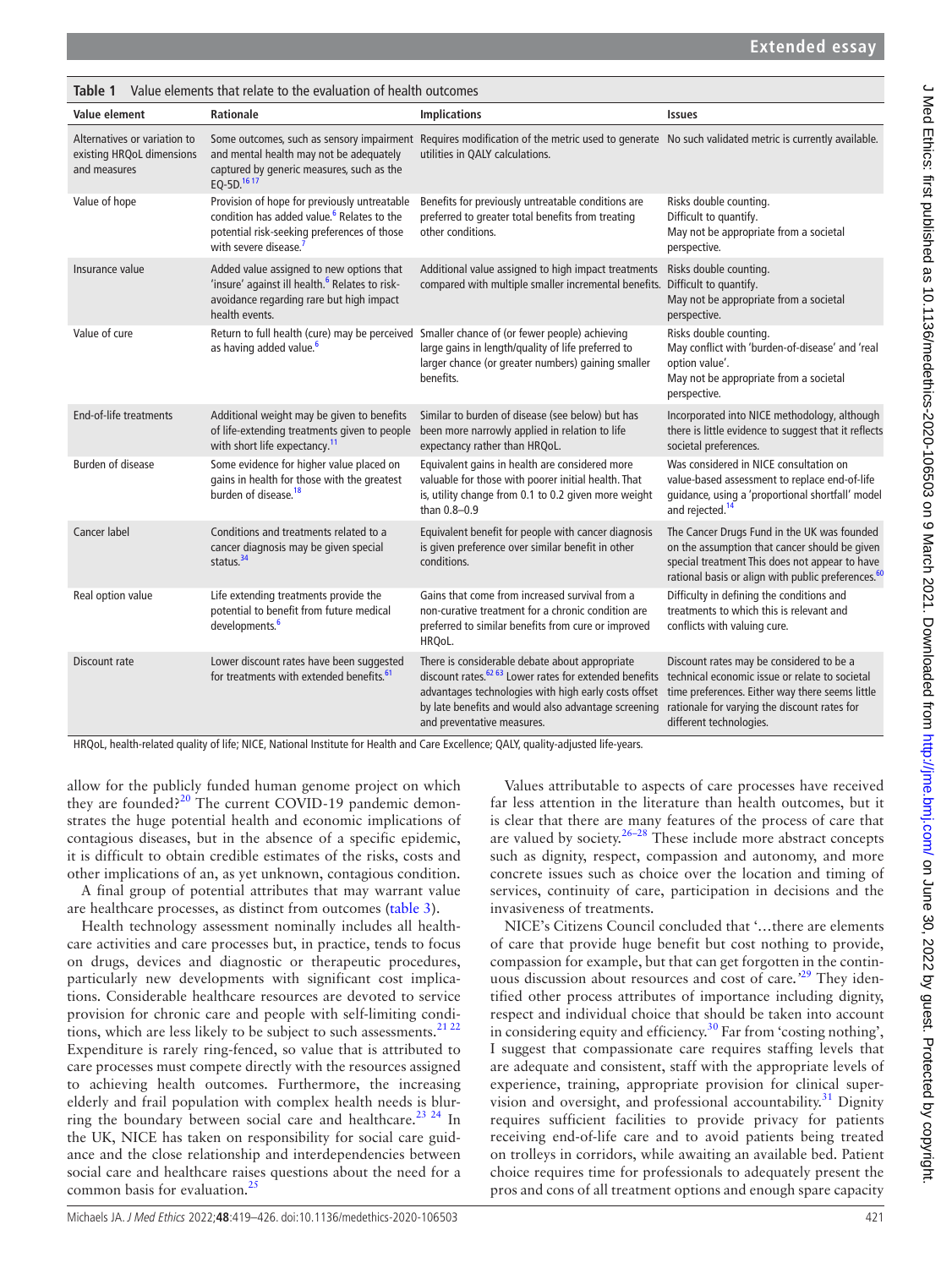| raide cicinents related to macrimipacts or neartheare                                  |                                                                                                                                                                                                                                             |                                                                                                                                                   |                                                                                                                                                                                                                                                |  |  |  |
|----------------------------------------------------------------------------------------|---------------------------------------------------------------------------------------------------------------------------------------------------------------------------------------------------------------------------------------------|---------------------------------------------------------------------------------------------------------------------------------------------------|------------------------------------------------------------------------------------------------------------------------------------------------------------------------------------------------------------------------------------------------|--|--|--|
| Value element                                                                          | Rationale                                                                                                                                                                                                                                   | <b>Implications</b>                                                                                                                               | <b>Issues</b>                                                                                                                                                                                                                                  |  |  |  |
| Rarity                                                                                 | Many authorities provide special treatment for rare<br>conditions, orphan drugs etc. on the basis of equity or<br>commercial considerations. <sup>12</sup> <sup>13</sup>                                                                    | Higher willingness-to-pay for healthcare<br>for certain rare conditions, in preference to<br>common conditions.                                   | This is controversial and does not<br>appear to be in keeping with societal<br>preferences. <sup>36</sup>                                                                                                                                      |  |  |  |
| Wider societal impact                                                                  | Poor health may impair a person's capacity to<br>engage with society, such as through paid or unpaid<br>employment or providing care for others.                                                                                            | Added value may be attributed to treatments<br>and patient groups that are more likely to<br>have greater benefits to society                     | There are ethical issues around measures<br>that would value people based on some<br>measure of 'productivity'. NICE suggested<br>using a 'societal shortfall approach' <sup>18</sup> but<br>subsequently rejected the proposal. <sup>14</sup> |  |  |  |
| Equality (non-discrimination)<br>and equity of access                                  | Equality is often governed by antidiscrimination<br>regulation. 'Postcode prescribing' was one of the drivers<br>for the development of NICE. <sup>64</sup>                                                                                 | If a treatment is more cost-effective for<br>a subgroup of population then trade-offs<br>are required between equality and cost-<br>effectiveness | Ethnicity, age and gender may be<br>important risk factors for disease and the<br>outcome of treatment and may, thus, be<br>determinants of benefit.                                                                                           |  |  |  |
| Addressing healthcare<br>inequalities                                                  | This is a founding principal of the NHS and a stated<br>government objective. <sup>19</sup>                                                                                                                                                 | Resources may need to be targeted at<br>disadvantaged populations or those with<br>higher burden of disease.                                      | May require positive discrimination and,<br>thus, be at odds with equity and cost-<br>effectiveness considerations.                                                                                                                            |  |  |  |
| Innovation/scientific<br>spillover                                                     | Incremental development of science means new<br>products may underpin further products. <sup>6</sup>                                                                                                                                        | Value of new product is distributed between<br>the steps in the chain of development                                                              | Would also imply a reduced value to<br>account for prior developments, such<br>as the publicly funded human genome<br>project. <sup>20</sup>                                                                                                   |  |  |  |
| Fear of contagion/risk of<br>contagion                                                 | Fear of, or the risk of contagion may require public<br>health measures or influence behaviour in a way that<br>has significant health and economic impacts, beyond the<br>direct effects of the disease on individual health. <sup>6</sup> | Allocation of resources to planning for<br>potential epidemics, over and above that<br>justified by the likely health consequences.               | Difficult to quantify the risks related to an<br>unknown future infective outbreak.                                                                                                                                                            |  |  |  |
| NHS, National Health Service; NICE, National Institute for Health and Care Excellence. |                                                                                                                                                                                                                                             |                                                                                                                                                   |                                                                                                                                                                                                                                                |  |  |  |

in the system to accommodate flexibility. All these aspects are costly to provide and are elements of healthcare provision that may be displaced by the financial pressures that result from the approval of new and costly technologies.<sup>32</sup>

<span id="page-3-0"></span>**Table 2** Value elements related to wider impacts of healthcare

This brief review demonstrates the large number of potential value elements that may be relevant to healthcare decisions. The value that society assigns to modern healthcare, as a public good, extends far beyond the maximisation of quality-adjusted survival, or any other measure of health processes and outcomes. Society may value healthcare activities that provide little or no health benefit, or may even risk harms, when measured in such terms, to attain other perceived benefits. Although such areas are often a cause for controversy, many healthcare systems will fund cosmetic procedures, contraception, infertility treatment,

gender reassignment and, in some jurisdictions, abortion and assisted dying. These examples demonstrate the increasing remit of healthcare services in meeting societal objectives that are not confined to providing health benefits, but may encompass lifestyle preferences and respect for autonomy and self-determination.

## **WHOSE VALUES?**

A number of constituencies may have differing views on relevance and priority. There may be executive or political priorities set by government agencies or other authorities, views from expert advisory bodies, societal perspectives derived from the population in question, or the values of individual patients.

<span id="page-3-1"></span>

| Value elements relating to the process of care<br>Table 3 |                                                                                                                                                                                                                                            |                                                                                                                                                                                                         |                                                                                                                                                                                                                                                                  |  |  |  |
|-----------------------------------------------------------|--------------------------------------------------------------------------------------------------------------------------------------------------------------------------------------------------------------------------------------------|---------------------------------------------------------------------------------------------------------------------------------------------------------------------------------------------------------|------------------------------------------------------------------------------------------------------------------------------------------------------------------------------------------------------------------------------------------------------------------|--|--|--|
| Value element                                             | Rationale                                                                                                                                                                                                                                  | <b>Implications</b>                                                                                                                                                                                     | <b>Issues</b>                                                                                                                                                                                                                                                    |  |  |  |
| Invasiveness of care processes                            | There are established preferences for less<br>invasive treatments, such as oral rather than<br>parenteral administration <sup>65</sup> and minimally<br>invasive rather than open surgical procedures. <sup>43</sup>                       | QALY benefits may be foregone in favour<br>of preferred, less invasive, treatments.                                                                                                                     | Requires a method for quantifying the process<br>utility and incorporating this in decision<br>making.                                                                                                                                                           |  |  |  |
| Convenience (eq, choice of location<br>and timing)        | Evidence that people prefer, and are willing to<br>pay for these aspects of healthcare provision. <sup>66</sup>                                                                                                                            | QALY benefits may be foregone in favour<br>of service aspects such as location and<br>timing, which may require additional<br>capacity and flexibility.                                                 | Patient choice has been seen as a political<br>priority, <sup>67</sup> but may tend to increase health<br>inequalities. <sup>68 69</sup>                                                                                                                         |  |  |  |
| Autonomy, self-determination and<br>participation         | Evidence that patients value participation in<br>shared decision making and that this may also<br>result in improved clinical outcomes in some<br>cases. <sup>70</sup> Choice and autonomy may also have<br>intrinsic value. <sup>71</sup> | Patients may have personal preferences<br>for treatment options that appear<br>less cost-effective, based on a societal<br>perspective.                                                                 | There are several overlapping issues;<br>autonomy may be associated with improved<br>outcomes, individual patient preferences may<br>differ from societal preferences, and societal<br>preferences may value the availability of<br>choice as a separate 'good'. |  |  |  |
| Dignity, respect and compassion                           | Aspects of care such as privacy and being<br>treated with dignity, respect and compassion<br>are highly valued by patients. <sup>26 31</sup>                                                                                               | Dignified and compassionate care may<br>require resources for suitable facilities,<br>staffing training and supervision, which<br>need to be traded off against resources<br>devoted to health benefits | These are complex concepts which may be<br>difficult to define and measure.                                                                                                                                                                                      |  |  |  |

QALY, quality-adjusted life-year.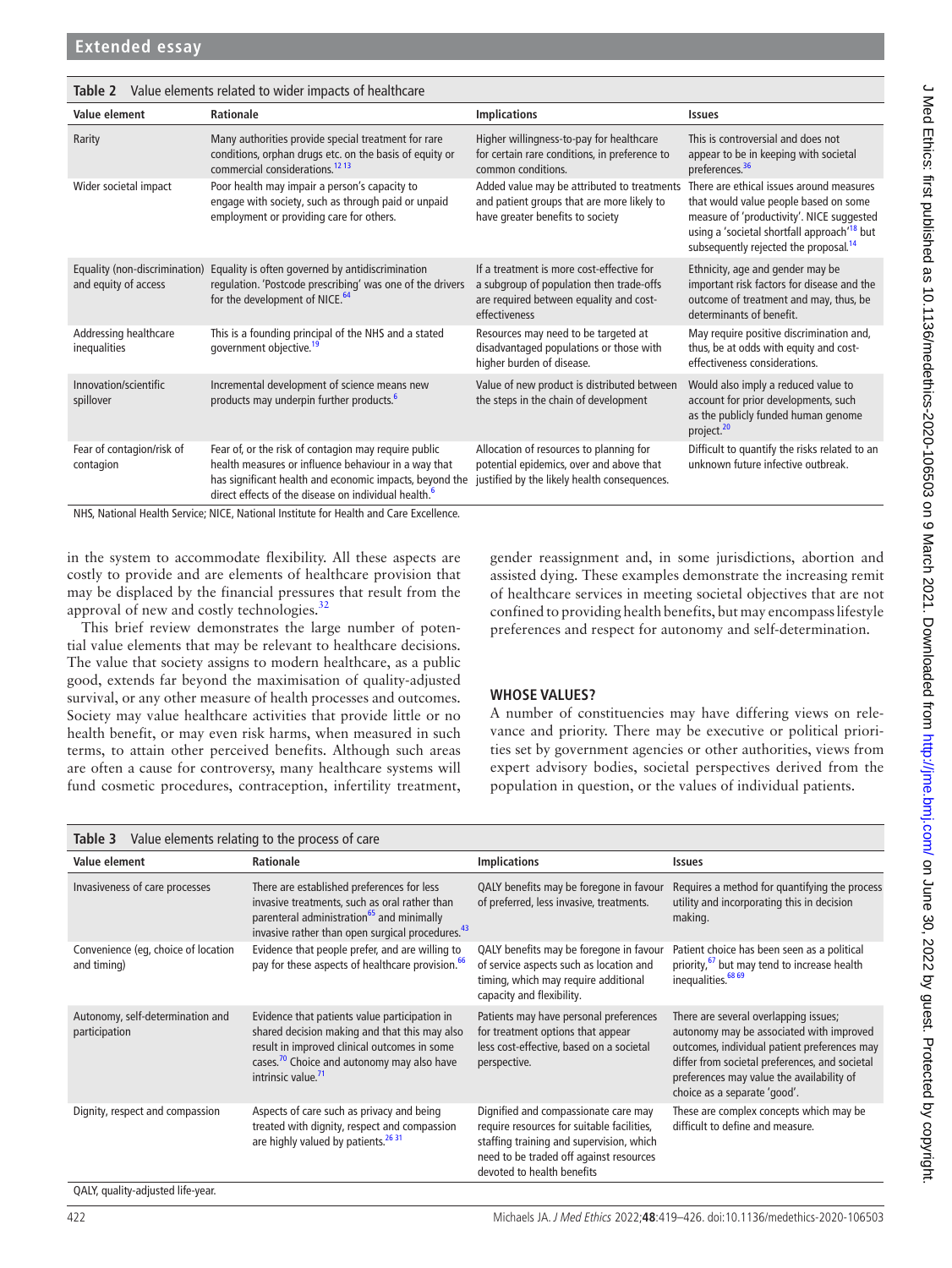The widely accepted view with regard to prioritising dimensions of health outcomes, is that the most appropriate values are those of a societal sample from the general population of the community concerned.<sup>33</sup> This has been extended to other aspects of value, and research has attempted to value preferences in other areas.<sup>[34](#page-6-22)</sup> Most agencies consider that societal preferences should guide such decisions; as NICE puts it these are 'social value judgements [that] relate to society rather than science'.<sup>[2](#page-6-1)</sup>

However, NICE's original document on social value judgements has now been superseded, which raised concerns about a change in direction.<sup>[35](#page-6-28)</sup> Despite the Citizens Council concluding that rarity should not be given any special treat-ment<sup>[2](#page-6-1)</sup> and empirical evidence that society does not consider rarity to deserve special consideration,<sup>[34](#page-6-22)</sup> NICE produced guidance that prioritises 'highly specialised technologies'.[10](#page-6-29) This allows some technologies to be approved at a threshold that potentially displaces at least ten QALYs for one gained from the new technology. NICE is not unique in this. Rarity is an attribute that has received considerable attention from several agencies and often attracts a premium, $12 13$  despite concerns that this lacks face validity.<sup>[36](#page-6-25)</sup>

## **DECISION MAKING**

Every decision or recommendation requires explicit or implicit choices about the value attributes that are relevant, and the weight attached to each. The process for determining these is closely related to the question of whose values are considered relevant. Much evidence-based guidance provides flexibility that may allow individual patients to participate in such decisions, incorporating their personal preferences. However, meaningful participation requires that they must be fully informed about the impact of those choices on the aspects of care and outcomes about which they may have such preferences. Geographical variation in practice might suggest that, where there is such flexibility, it is more often the clinicians' rather than patients' preferences that govern treatment decisions.<sup>[37](#page-6-30)</sup>

There are a number of methods for obtaining empirical societal valuations through techniques such as discrete choice experiments,  $38$  time-trade-off,<sup>[4](#page-6-3)</sup> contingent valuation<sup>[39](#page-6-32)</sup> and standard gamble.<sup>40</sup> Such methods have been used to quantify societal preferences for HRQoL and many other aspects of healthcare, including location,  $41\frac{42}{2}$  process utilities,  $43\frac{43}{4}$  waiting times  $45\frac{46}{4}$ and other characteristics of care.<sup>38 47</sup> However, in practice, attributes other than QALYs are considered by advisory committees through a deliberative process within a policy framework. Thus, the values assigned to specific attributes are rarely transparent and reflect those of policymakers and committee members rather than wider society.

The lack of transparency is compounded by the most common method of decision making, which relies on defining a WTP threshold for the acceptable ICER, which may be varied to account for additional value elements. This creates anomalies and distortions, as very different situations may result in similar ratios. Furthermore, if a more costly healthcare activity has other valuable attributes, but produces no QALY gain, such as the compassionate care of an unconscious patient, increased patient choice, or some of the other examples given above, these can never be considered cost-effective, however, high the threshold. A possible alternative to varying the WTP threshold is to use net costs or benefits (see [box](#page-4-0) 1, for a worked example).

## **Box 1 Illustration of decision making based on willingnessto-pay thresholds or net benefit**

<span id="page-4-0"></span>Many agencies make decisions on the basis of comparing the incremental cost-effectiveness ratio (ICER) to a threshold range, with the acceptable threshold being varied to take account of additional elements of value. As the ICER is a ratio, this runs the risk of reducing the transparency of the decision, perhaps best illustrated by an example based on the National Institute for Health and Care Excellence (NICE) methodology[.55](#page-7-10)

Consider the case of an intervention that has the benefit of a less invasive or more convenient process, such as outpatient rather than inpatient treatment, or oral rather than intravenous administration. If an advisory committee wishes to recognise this in its decision, it may vary the willingness to pay threshold within the range specified in the NICE methods guidance. For a high-cost intervention, such as regenerative medicines, $72$  where an ICER of £30 000 per quality-adjusted life-years (QALYs) might be based on an incremental cost of £300 000 per patient for a 10 QALY benefit, the effect of pushing the threshold from £20 000 to £30 000 per QALY is effectively to value this extra benefit at £100 000 per patient. In contrast, for an intervention which has low average cost and benefit, such as is the case for many preventative treatments or screening procedures, the average incremental cost per patient may be £30 for an incremental benefit of 0.001 QALY, so the same change in threshold will value the additional benefit of less invasive treatment at only £10 per patient.

An alternative approach would be to use a baseline threshold, currently £20 000 per QALY, to calculate net monetary/health cost or benefit per patient. This would then allow a transparent consideration of the additional cost, or reduced health that is justified by any additional considerations. In the above example the first new, less invasive procedure would have a net monetary cost of £100 000, while the new preventative treatment has a net cost of £10. It might be understandable that a committee would consider it worth a few additional pounds per patient for a less invasive procedure, but not several thousand pounds, a difference that would not be apparent when considering this in terms of ICERs and thresholds.

There have been attempts to make such decisions more transparent through formal processes, such as multicriteria decision analysis or augmented cost-effectiveness analysis.<sup>8 48-50</sup> Although such methods may improve transparency, they also rely on the values and preferences of committee members, which may not be an adequate proxy for societal preferences. Committees will tend to be largely composed of those with a specific interest in the technologies under consideration and may not formally represent the views of those whose healthcare may be displaced by decisions with significant resource implications.

Furthermore, such methods assume that values assigned to different attributes may vary between decision problems. This may be acceptable for a decision that considers an exhaustive set of possible uses for defined resources, but it cannot account for the opportunity costs of unidentified and unknown activities that may be displaced. Although such decisions are open to consultation, the consultees on policy documents and specific guidance are largely those with a vested commercial, professional or personal interest in the new technologies, with those having greater commercial resources able to mount the strongest challenges.<sup>[51](#page-6-37)</sup> It is unlikely that those who may be disadvantaged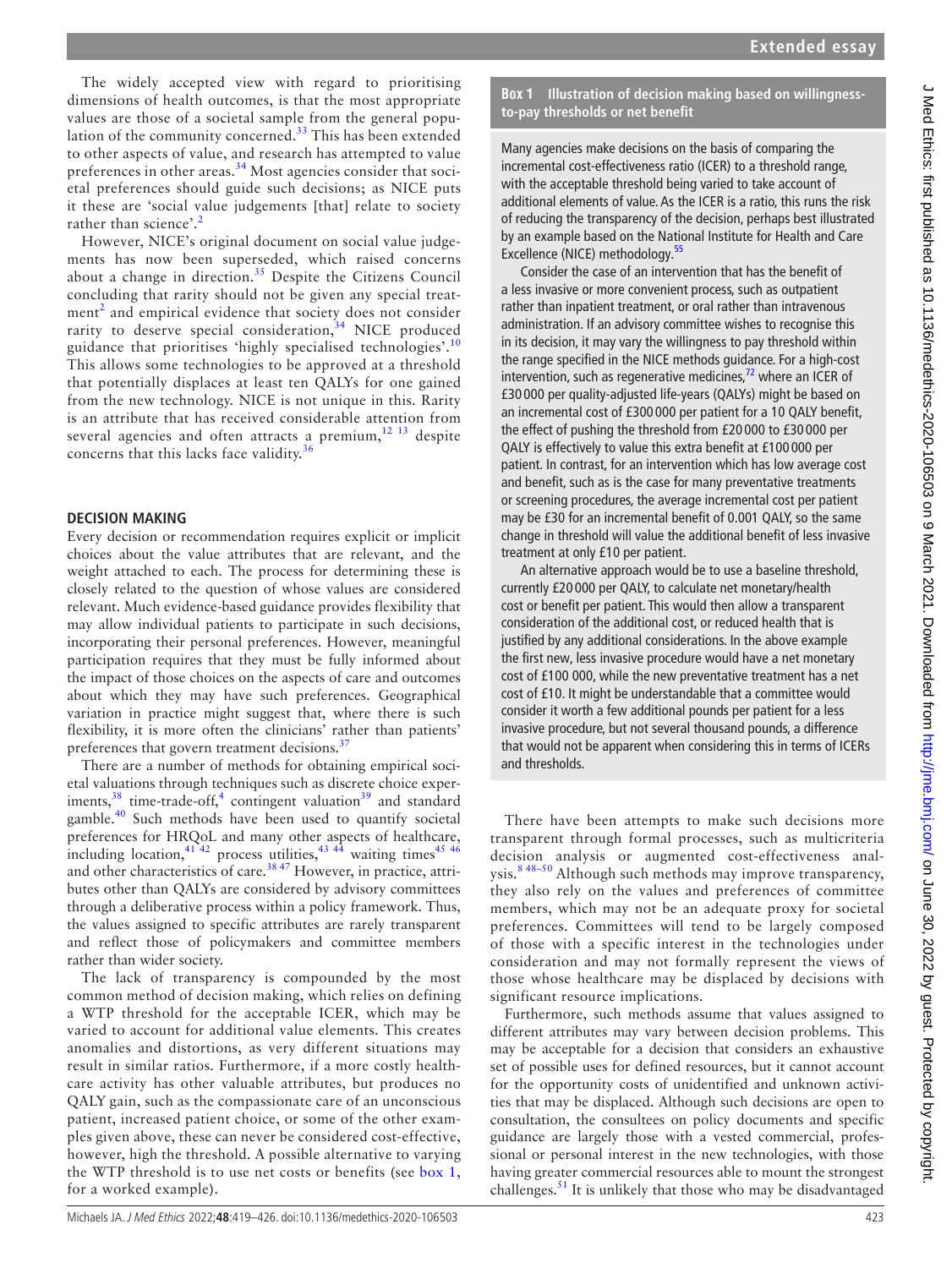by reduced, withdrawn or delayed services that might result from such decisions will even be aware of the potential effects, let alone be in a position to contribute meaningfully to the consultation.

## **OPPORTUNITY COSTS**

For most bodies carrying out such appraisals, decisions are primarily based on estimated cost-effectiveness, compared with an explicit or implicit WTP threshold.<sup>[52](#page-6-38)</sup> The main rationale for such thresholds relates to 'opportunity costs', limiting the resources that can be allocated to an intervention to prevent it from displacing greater benefit elsewhere (described as 'supplyside' thresholds). For this purpose, benefit is commonly defined in terms of QALYs. There is no universally agreed mechanism for setting such thresholds, and there is considerable international variation.<sup>[53](#page-6-39)</sup> The little empirical evidence that exists regarding displaced activity, suggests that thresholds may currently be set too high, resulting in a net loss of health in QALY terms.<sup>54</sup>

Consideration of additional value elements creates difficulties in dealing with opportunity costs. In practice, where additional elements are currently taken into account, such as in guidance relating to rarity, end-of-life or other factors,  $10-13$  55 this has been through elevation of the threshold, without any corresponding reduction in other areas, or consideration of the attribute in relation to displaced activity.

There are several potential ways to address the issue of opportunity costs. The first option is to ignore them completely. Where healthcare budgets are not fixed, some argue that the threshold should represent what society is able or willing to pay for healthcare ('demand-side' thresholds).<sup>52</sup> The evidence suggests that such estimates tend to be higher than those based on potentially displaced activity and are thus likely to result in increasing healthcare expenditure.<sup>[56](#page-7-12)</sup> Healthcare systems that do not have a clearly fixed budget may accept increasing costs to cover new technologies that are considered cost-effective against such a threshold.

The implication of such a policy is that healthcare expenditure is likely to rise. The overall increase in the resources devoted to healthcare will raise the supply side threshold, until the point is reached at which it matches the demand-side threshold, when opportunity costs will come into play. There will always be opportunity costs, but these may fall outside the healthcare system, as an increasing proportion of personal or collective income is assigned to healthcare and displaces other opportunities for use of those resources. Under these circumstances, there is no theoretical need to alter the threshold to account for additional value elements, but the failure to do so will result in a more rapid inflation of healthcare costs, and accelerate the point at which opportunity costs become relevant.

Where opportunity costs are considered, any threshold could, in theory, be adjusted to allow for the prevalence of additional value elements in potentially displaced activity. This might be achieved by combining or weighting other attributes to create a 'compound' measure of benefit, for which a threshold could be sought, or by establishing a set of per-patient or per-service net benefit thresholds, at which certain attributes would be considered acceptable. However, even evaluating the QALY value of displaced activity is difficult and, with the lack of clearly agreed attributes and metrics, this would be a complex task.

A second approach is to consider disinvestment decisions using identical criteria to investment decisions, creating a level playing field, in which the criteria used to judge both investment and disinvestment are aligned.[57](#page-7-13) However, it is unusual for cost

pressures to result in savings through disinvestment in a particular technology.<sup>58</sup> More frequently, these are achieved through reducing service levels, delaying or limiting access, or dilution of services.<sup>[32](#page-6-23)</sup>

A third possibility is to consider new technologies within a ring-fenced development budget, similar to the current arrange-ments for the Cancer Drugs Fund (CDF) in the UK.<sup>[59](#page-7-15)</sup> The CDF was introduced in 2011 with a fund of £200M for new cancer drugs and rapidly outgrew its budget, with a total spend of £466M in 2015/2016, amidst criticism that it was a poor use of resources.<sup>60</sup> NICE was given responsibility for managing the CDF in 2016, and the new arrangements gave NICE the potential to recommend drugs for interim funding, subject to the pharmaceutical companies agreeing financial controls, which prevent overspend by applying a rebate where demand outstrips the available resources.

Such arrangements provide a practical solution that allows multiple criteria to be considered in deciding between competing technologies and is a way in which it might be acceptable to use different weighting for particular attributes, without needing to consider the impact on unidentified and potentially displaced aspects of care. However, such arrangements risk creating different thresholds for new and established technologies or creating different thresholds from year to year, depending on the current competition for resources.

## **CONCLUSIONS**

It is widely accepted that the QALY alone is not a sufficient measure of value for quantifying the benefit of healthcare. However, it is not clear that the additional elements that are currently considered align with societal preferences, elements relating to care processes appear to be missing, and little attempt has been made to account for opportunity costs. I suggest that a set of conditions are required to satisfy the relevance criteria of A4R:

- 1. All relevant attributes are considered: it is not sufficient for those which are considered, to be relevant, if additional relevant criteria are omitted.
- 2. Attributes that are not relevant and potential overlaps are excluded.
- 3. Attributes are weighted, formally or informally, according to the values and preferences of the appropriate constituency. Generally, this will be societal or patient values.
- 4. Attributes and weights should remain consistent between decisions in different circumstances that compete for the same pool of resources.
- 5. Thresholds should recognise the opportunity cost of potentially displaced activity, including the prevalence of all relevant attributes in this activity.

If society is to distribute limited healthcare resources in a morally justifiable fashion, then it seems appropriate that all technologies and caring processes are judged against a consistent set of criteria that reflect societal preferences. To focus on the QALY, or any other measure that purely reflects health outcomes, without considering the importance that the public attributes to aspects such as processes of care, self-determination and equity, risks displacing highly valued aspects of the benefits that health services provide and unjustly disadvantaging certain patient groups.

**Contributors** All aspects of the work were carried out by the sole author.

**Funding** The authors have not declared a specific grant for this research from any funding agency in the public, commercial or not-for-profit sectors.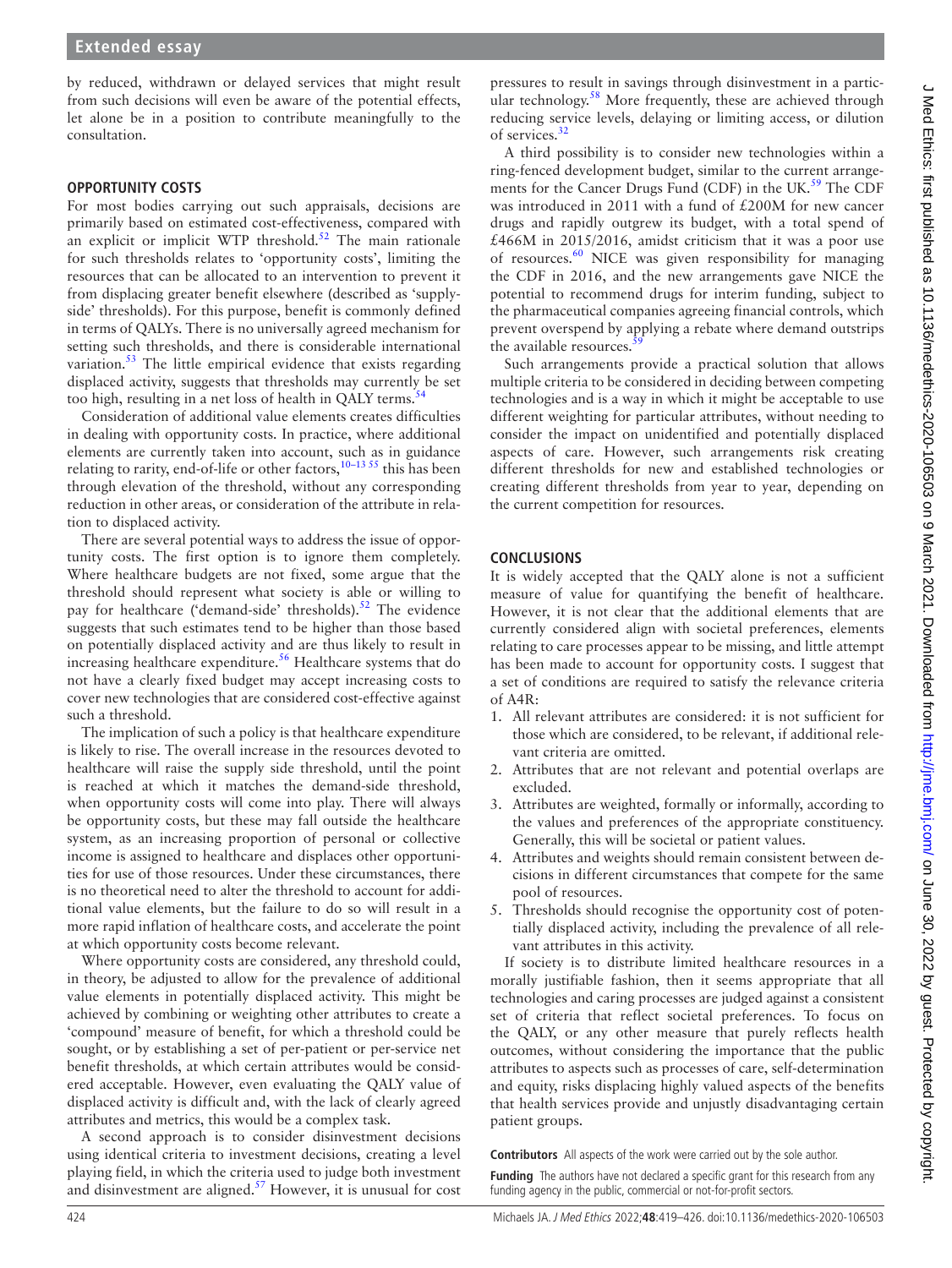## **Competing interests** None declared.

## **Patient consent for publication** Not required.

**Provenance and peer review** Not commissioned; externally peer reviewed.

#### **ORCID iD**

Jonathan Anthony Michaels <http://orcid.org/0000-0002-3422-7102>

## **REFERENCES**

- <span id="page-6-0"></span>1 Michaels JA. Potential for epistemic injustice in evidence-based healthcare policy and guidance. [J Med Ethics](http://dx.doi.org/10.1136/medethics-2020-106171) 2021;47(6):417-22.
- <span id="page-6-1"></span>2 National Institute for Health and Care Excellence. Social value judgements: principles for the development of NICE guidance. 2nd edn, 2008. [https://www.nice.org.](https://www.nice.org.uk/Media/Default/About/what-we-do/Research-and-development/Social-Value-Judgements-principles-for-the-development-of-NICE-guidance.docx) [uk/Media/Default/About/what-we-do/Research-and-development/Social-Value-](https://www.nice.org.uk/Media/Default/About/what-we-do/Research-and-development/Social-Value-Judgements-principles-for-the-development-of-NICE-guidance.docx)[Judgements-principles-for-the-development-of-NICE-guidance.docx](https://www.nice.org.uk/Media/Default/About/what-we-do/Research-and-development/Social-Value-Judgements-principles-for-the-development-of-NICE-guidance.docx)
- <span id="page-6-2"></span>3 Daniels N, Sabin JE. Setting limits fairly : Learning to share resources for health. 2nd edn. New York, Oxford: Oxford University Press, 2008.
- <span id="page-6-3"></span>Oppe M, Rand-Hendriksen K, Shah K, et al. EuroQol protocols for time trade-off valuation of health outcomes. [Pharmacoeconomics](http://dx.doi.org/10.1007/s40273-016-0404-1) 2016;34(10):993-1004.
- <span id="page-6-4"></span>5 Dubois RW, Westrich K. As value assessment frameworks evolve, are they finally ready for prime time? [Value Health](http://dx.doi.org/10.1016/j.jval.2019.06.002) 2019;22(9):977–80.
- <span id="page-6-20"></span>6 Lakdawalla DN, Doshi JA, Garrison LP, et al. Defining Elements of Value in Health Care-A Health Economics Approach: An ISPOR Special Task Force Report [3]. [Value](http://dx.doi.org/10.1016/j.jval.2017.12.007)  [Health](http://dx.doi.org/10.1016/j.jval.2017.12.007) 2018;21(2):131–9.
- <span id="page-6-6"></span>7 Institute for Clinical and Economic Review. Value assessment methods for "single or short-term transformative therapies" (SSTs), 2019. Available: [https://icer.org/wp](https://icer.org/wp-content/uploads/2020/10/ICER_SST_ProposedAdaptations_080619-2.pdf)[content/uploads/2020/10/ICER\\_SST\\_ProposedAdaptations\\_080619-2.pdf](https://icer.org/wp-content/uploads/2020/10/ICER_SST_ProposedAdaptations_080619-2.pdf) [Accessed 15 February 2021].
- <span id="page-6-36"></span>8 Garrison LP, Neumann PJ, Willke RJ, et al. A health economics approach to US value assessment frameworks-summary and recommendations of the ISPOR special task force report [7]. [Value Health](http://dx.doi.org/10.1016/j.jval.2017.12.009) 2018;21(2):161-5.
- <span id="page-6-5"></span>9 Willke RJ, Neumann PJ, Garrison LP, et al. Review of recent US value frameworks-a health economics approach: An ISPOR special task force report [6]. [Value Health](http://dx.doi.org/10.1016/j.jval.2017.12.011) 2018;21(2):155–60.
- <span id="page-6-29"></span>10 National Institute for Health and Care Excellence. Interim process and methods of the highly specialised technologies programme: updated to reflect 2017 change, 2017. Available: [https://www.nice.org.uk/Media/Default/About/what-we-do/NICE-guidance/](https://www.nice.org.uk/Media/Default/About/what-we-do/NICE-guidance/NICE-highly-specialised-technologies-guidance/HST-interim-methods-process-guide-may-17.pdf) [NICE-highly-specialised-technologies-guidance/HST-interim-methods-process-guide](https://www.nice.org.uk/Media/Default/About/what-we-do/NICE-guidance/NICE-highly-specialised-technologies-guidance/HST-interim-methods-process-guide-may-17.pdf)[may-17.pdf](https://www.nice.org.uk/Media/Default/About/what-we-do/NICE-guidance/NICE-highly-specialised-technologies-guidance/HST-interim-methods-process-guide-may-17.pdf) [Accessed 15 February 2021].
- <span id="page-6-21"></span>11 National Institute for Health and Care Excellence. Appraising life-extending, end of life treatments, 2009. Available: [https://www.nice.org.uk/guidance/gid-tag387/](https://www.nice.org.uk/guidance/gid-tag387/documents/appraising-life-extending-end-of-life-treatments-paper2) [documents/appraising-life-extending-end-of-life-treatments-paper2](https://www.nice.org.uk/guidance/gid-tag387/documents/appraising-life-extending-end-of-life-treatments-paper2) [Accessed 15 February 2021].
- <span id="page-6-24"></span>12 Institute for Clinical and Economic Review. Proposed adaptation of the ICER value framework for the assessment of treatments for ultra-rare conditions, 2017. Available: [http://icerorg.wpengine.com/wp-content/uploads/2020/10/ICER-Adaptations-of-](http://icerorg.wpengine.com/wp-content/uploads/2020/10/ICER-Adaptations-of-Value-Framework-for-Rare-Diseases.pdf)[Value-Framework-for-Rare-Diseases.pdf](http://icerorg.wpengine.com/wp-content/uploads/2020/10/ICER-Adaptations-of-Value-Framework-for-Rare-Diseases.pdf) [Accessed 15 February 2021].
- 13 CADTH. Drugs for rare diseases: A review of national and international health technology assessment agencies and public payers' decision-making processes (environmental scan no.77), 2018. Available: [https://www.cadth.ca/drugs-rare](https://www.cadth.ca/drugs-rare-diseases-review-national-and-international-health-technology-assessment-agencies-and)[diseases-review-national-and-international-health-technology-assessment-agencies](https://www.cadth.ca/drugs-rare-diseases-review-national-and-international-health-technology-assessment-agencies-and)[and](https://www.cadth.ca/drugs-rare-diseases-review-national-and-international-health-technology-assessment-agencies-and) [Accessed 15 February 2021].
- <span id="page-6-10"></span>14 Kusel J. Why has value based assessment been abandoned by NICE in the UK. Value Outcomes Spotlight 2015;1:22–5.
- <span id="page-6-7"></span>15 Oppe M, Devlin NJ, van Hout B, et al. A program of methodological research to arrive at the new international EQ-5D-5L valuation protocol. [Value Health](http://dx.doi.org/10.1016/j.jval.2014.04.002) 2014;17(4):445–53.
- <span id="page-6-8"></span>16 Shah K, Mulhern B, Longworth L. Important aspects of health not captured by EQ-5D: views of the UK general public, 2016. Available: [https://euroqol.org/wp-content/](https://euroqol.org/wp-content/uploads/working_paper_series/EuroQol_Working_Paper_Series_Manuscript_16001_-_Koonal_K_Shah.pdf) uploads/working\_paper\_series/EuroQol\_Working\_Paper\_Series\_Manuscript [16001\\_-\\_Koonal\\_K\\_Shah.pdf](https://euroqol.org/wp-content/uploads/working_paper_series/EuroQol_Working_Paper_Series_Manuscript_16001_-_Koonal_K_Shah.pdf) [Accessed 15 February 2021].
- 17 Brazier J. Is the EQ-5D fit for purpose in mental health? [Br J Psychiatry](http://dx.doi.org/10.1192/bjp.bp.110.082453) 2010;197(5):348–9.
- <span id="page-6-9"></span>18 National Institute for Health and Care Excellence. Consultation paper: value based assessment of health technologies, 2013. Available: [https://www.nice.org.uk/Media/](https://www.nice.org.uk/Media/Default/About/what-we-do/NICE-guidance/NICE-technology-appraisals/VBA-TA-Methods-Guide-for-Consultation.pdf) [Default/About/what-we-do/NICE-guidance/NICE-technology-appraisals/VBA-TA-](https://www.nice.org.uk/Media/Default/About/what-we-do/NICE-guidance/NICE-technology-appraisals/VBA-TA-Methods-Guide-for-Consultation.pdf)[Methods-Guide-for-Consultation.pdf](https://www.nice.org.uk/Media/Default/About/what-we-do/NICE-guidance/NICE-technology-appraisals/VBA-TA-Methods-Guide-for-Consultation.pdf) [Accessed 15 February 2021].
- <span id="page-6-11"></span>19 NHS England Equality and Health Inequalities Unit. Guidance for NHS commissioners on equality and health inequalities legal duties, 2015. Available: [https://www.](https://www.england.nhs.uk/wp-content/uploads/2015/12/hlth-inqual-guid-comms-dec15.pdf) [england.nhs.uk/wp-content/uploads/2015/12/hlth-inqual-guid-comms-dec15.pdf](https://www.england.nhs.uk/wp-content/uploads/2015/12/hlth-inqual-guid-comms-dec15.pdf)  [Accessed 15 February 2021].
- <span id="page-6-12"></span>20 Collins FS, Morgan M, Patrinos A. The human genome Project: lessons from large-scale biology. [Science](http://dx.doi.org/10.1126/science.1084564) 2003;300(5617):286-90.
- <span id="page-6-13"></span>21 Hartman M, Martin AB, Espinosa N, et al. National health care spending in 2016: spending and enrollment growth slow after initial coverage expansions. [Health Aff](http://dx.doi.org/10.1377/hlthaff.2017.1299) 2018;37(1):150–60.
- 22 Cooper J, Lewis J, J L. Healthcare expenditure, UK health accounts: 2017. UK: Office for National Statistics, 2019.
- <span id="page-6-14"></span>23 Osborn R, Doty MM, Moulds D, et al. Older Americans were sicker and faced more financial barriers to health care than counterparts in other countries. [Health Aff](http://dx.doi.org/10.1377/hlthaff.2017.1048) 2017;36(12):2123–32.
- 24 Kasteridis P, Street A, Dolman M, et al. Who would most benefit from improved integrated care? implementing an analytical strategy in South Somerset. Int J Integr [Care](http://dx.doi.org/10.5334/ijic.1594) 2015;15(1):e001.
- <span id="page-6-15"></span>25 Wildman J, McMeekin P, Grieve E, et al. Economic evaluation of integrated new technologies for health and social care: suggestions for policy makers, users and evaluators. [Soc Sci Med](http://dx.doi.org/10.1016/j.socscimed.2016.09.033) 2016;169(2):141–8.
- <span id="page-6-16"></span>26 Beattie M, Shepherd A, Howieson B. Do the Institute of Medicine's (IOM's) dimensions of quality capture the current meaning of quality in health care? – An integrative review. [J Res Nurs](http://dx.doi.org/10.1177/1744987112440568) 2013;18(4):288–304.
- 27 Jakobsson L, Holmberg L. Quality from the patient's perspective: a one-year trial. Int J [Health Care Qual Assur](http://dx.doi.org/10.1108/09526861211210402) 2012;25(3):177–88.
- 28 Attree M. Patients' and relatives' experiences and perspectives of 'Good' and 'Not so Good' quality care. [J Adv Nurs](http://dx.doi.org/10.1046/j.1365-2648.2001.01689.x) 2001;33(4):456-66.
- <span id="page-6-17"></span>29 National Institute for Health and Care Excellence. Citizen's council meeting report: What aspects of benefit, cost and need should NICE take into account when developing social care guidance? 2013. Available: [https://webarchive.](https://webarchive.nationalarchives.gov.uk/20150506170830/https://www.nice.org.uk/proxy/?sourceUrl=http%3a%2f%2fwww.nice.org.uk%2fmedia%2fF62%2f47%2fCCReport_SocialCareValues_HiRes.pdf) [nationalarchives.gov.uk/20150506170830/https://www.nice.org.uk/proxy/?](https://webarchive.nationalarchives.gov.uk/20150506170830/https://www.nice.org.uk/proxy/?sourceUrl=http%3a%2f%2fwww.nice.org.uk%2fmedia%2fF62%2f47%2fCCReport_SocialCareValues_HiRes.pdf) [sourceUrl=http%3a%2f%2fwww.nice.org.uk%2fmedia%2fF62%2f47%](https://webarchive.nationalarchives.gov.uk/20150506170830/https://www.nice.org.uk/proxy/?sourceUrl=http%3a%2f%2fwww.nice.org.uk%2fmedia%2fF62%2f47%2fCCReport_SocialCareValues_HiRes.pdf) [2fCCReport\\_SocialCareValues\\_HiRes.pdf](https://webarchive.nationalarchives.gov.uk/20150506170830/https://www.nice.org.uk/proxy/?sourceUrl=http%3a%2f%2fwww.nice.org.uk%2fmedia%2fF62%2f47%2fCCReport_SocialCareValues_HiRes.pdf) [Accessed 15 february 2021].
- <span id="page-6-18"></span>30 National Institute for Health and Care Excellence. Citizen's council meeting report: What are the societal values that need to be considered when making decisions about trade-offs between equity and efficiency? 2014. Available: [https://www.ncbi.](https://www.ncbi.nlm.nih.gov/books/NBK401707/) [nlm.nih.gov/books/NBK401707/](https://www.ncbi.nlm.nih.gov/books/NBK401707/) [Accessed 15 February 2021].
- <span id="page-6-19"></span>31 Mannion R, Russell M. Enabling compassionate healthcare: perils, prospects and perspectives. [Int J Health Policy Manag](http://dx.doi.org/10.15171/ijhpm.2014.34) 2014;2(3):115-7.
- <span id="page-6-23"></span>32 Robertson R, Wenzel L, Thompson J. Understanding NHS financial pressures. How are they affecting patient care. London, UK: The King's Fund, 2017.
- <span id="page-6-27"></span>33 Norman R, Cronin P, Viney R, et al. International comparisons in valuing EQ-5D health states: a review and analysis. [Value Health](http://dx.doi.org/10.1111/j.1524-4733.2009.00581.x) 2009;12(8):1194-200.
- <span id="page-6-22"></span>34 Linley WG, Hughes DA. Societal views on NICE, cancer drugs fund and value-based pricing criteria for prioritising medicines: a cross-sectional survey of 4118 adults in Great Britain. [Health Econ](http://dx.doi.org/10.1002/hec.2872) 2013;22(8):948–64.
- <span id="page-6-28"></span>35 Littlejohns P, Chalkidou K, Culyer AJ, et al. National Institute for health and care excellence, social values and healthcare priority setting. [J R Soc Med](http://dx.doi.org/10.1177/0141076819842846) 2019;112(5):173–9.
- <span id="page-6-25"></span>36 McCabe C, Claxton K, Tsuchiya A. Orphan drugs and the NHS: should we value rarity? [BMJ](http://dx.doi.org/10.1136/bmj.331.7523.1016) 2005;331(7523):1016–9.
- <span id="page-6-30"></span>37 Kaafarani HMA. Surgeon preference and variation of surgical care. [Am J Surg](http://dx.doi.org/10.1016/j.amjsurg.2010.03.006) 2011;201(5):709–11.
- <span id="page-6-31"></span>38 Viney R, Lancsar E, Louviere J. Discrete choice experiments to measure consumer preferences for health and healthcare. [Expert Rev Pharmacoecon Outcomes Res](http://dx.doi.org/10.1586/14737167.2.4.319) 2002;2(4):319–26.
- <span id="page-6-32"></span>39 Bayoumi AM. The measurement of contingent valuation for health economics. [Pharmacoeconomics](http://dx.doi.org/10.2165/00019053-200422110-00001) 2004;22(11):691–700.
- <span id="page-6-33"></span>40 Hussain AI, Garratt AM, Beitnes JO, et al. Validity of standard gamble utilities in patients referred for aortic valve replacement. [Qual Life Res](http://dx.doi.org/10.1007/s11136-015-1186-1) 2016;25(7):1703-12.
- <span id="page-6-34"></span>41 Finlayson SR, Birkmeyer JD, Tosteson AN, et al. Patient preferences for location of care: implications for regionalization. [Med Care](http://dx.doi.org/10.1097/00005650-199902000-00010) 1999;37(2):204–9.
- 42 Shackley P, Slack R, Michaels J. Vascular patients' preferences for local treatment: an application of conjoint analysis. [J Health Serv Res Policy](http://dx.doi.org/10.1258/1355819011927404) 2001;6(3):151-7.
- <span id="page-6-26"></span>43 Wickramasekera N, Howard A, Philips P, et al. Strength of public preferences for endovascular or open aortic aneurysm repair. [Br J Surg](http://dx.doi.org/10.1002/bjs.11265) 2019;106(13):1775-83.
- 44 Weernink MGM, Groothuis-Oudshoorn CGM, IJzerman MJ, et al. Valuing treatments for Parkinson disease incorporating process utility: performance of best-worst scaling, time trade-off, and visual analogue scales. [Value Health](http://dx.doi.org/10.1016/j.jval.2015.11.011) 2016;19(2):226-32.
- <span id="page-6-35"></span>45 Llewellyn-Thomas HA, Arshinoff R, Bell M, et al. In the queue for total joint replacement: patients' perspectives on waiting times. [J Eval Clin Pract](http://dx.doi.org/10.1046/j.1365-2753.1998.t01-1-00006.x) 1998;4(1):63–74.
- 46 Rubin G, Bate A, George A. Preferences for access to the GP: a discrete choice experiment. Brit J Gen Pract 2006;56(531):743–8.
- 47 Meads DM, O'Dwyer JL, Hulme CT, et al. Patient preferences for pain management in advanced cancer: results from a discrete choice experiment. [Patient](http://dx.doi.org/10.1007/s40271-017-0236-x) 2017;10(5):643–51.
- 48 Daniels N. Combining A4R and MCDA in priority setting for health. Cost Eff Resour [Alloc](http://dx.doi.org/10.1186/s12962-018-0124-9) 2018:16(Suppl 1):51.
- 49 Marsh K, Lanitis T, Neasham D, et al. Assessing the value of healthcare interventions using multi-criteria decision analysis: a review of the literature. *[Pharmacoeconomics](http://dx.doi.org/10.1007/s40273-014-0135-0)* 2014;32(4):345–65.
- 50 Thokala P, Devlin N, Marsh K, et al. Multiple criteria decision analysis for health care decision Making--An introduction: report 1 of the ISPOR MCDA emerging good practices Task force. [Value Health](http://dx.doi.org/10.1016/j.jval.2015.12.003) 2016;19(1):1–13.
- <span id="page-6-37"></span>51 McCambridge J, Hawkins B, Holden C. Industry use of evidence to influence alcohol policy: a case study of submissions to the 2008 Scottish government consultation. [PLoS Med](http://dx.doi.org/10.1371/journal.pmed.1001431) 2013;10(4):e1001431.
- <span id="page-6-38"></span>52 Thokala P, Ochalek J, Leech AA, et al. Cost-effectiveness thresholds: the past, the present and the future. *[Pharmacoeconomics](http://dx.doi.org/10.1007/s40273-017-0606-1)* 2018;36(5):509-22.
- <span id="page-6-39"></span>53 Cameron D, Ubels J, Norström F. On what basis are medical cost-effectiveness thresholds set? Clashing opinions and an absence of data: a systematic review. Glob [Health Action](http://dx.doi.org/10.1080/16549716.2018.1447828) 2018;11(1):1447828.
- <span id="page-6-40"></span>54 Claxton K, Martin S, Soares M, et al. Methods for the estimation of the National Institute for health and care excellence cost-effectiveness threshold. [Health Technol](http://dx.doi.org/10.3310/hta19140)  [Assess](http://dx.doi.org/10.3310/hta19140) 2015;19(14):1–504.